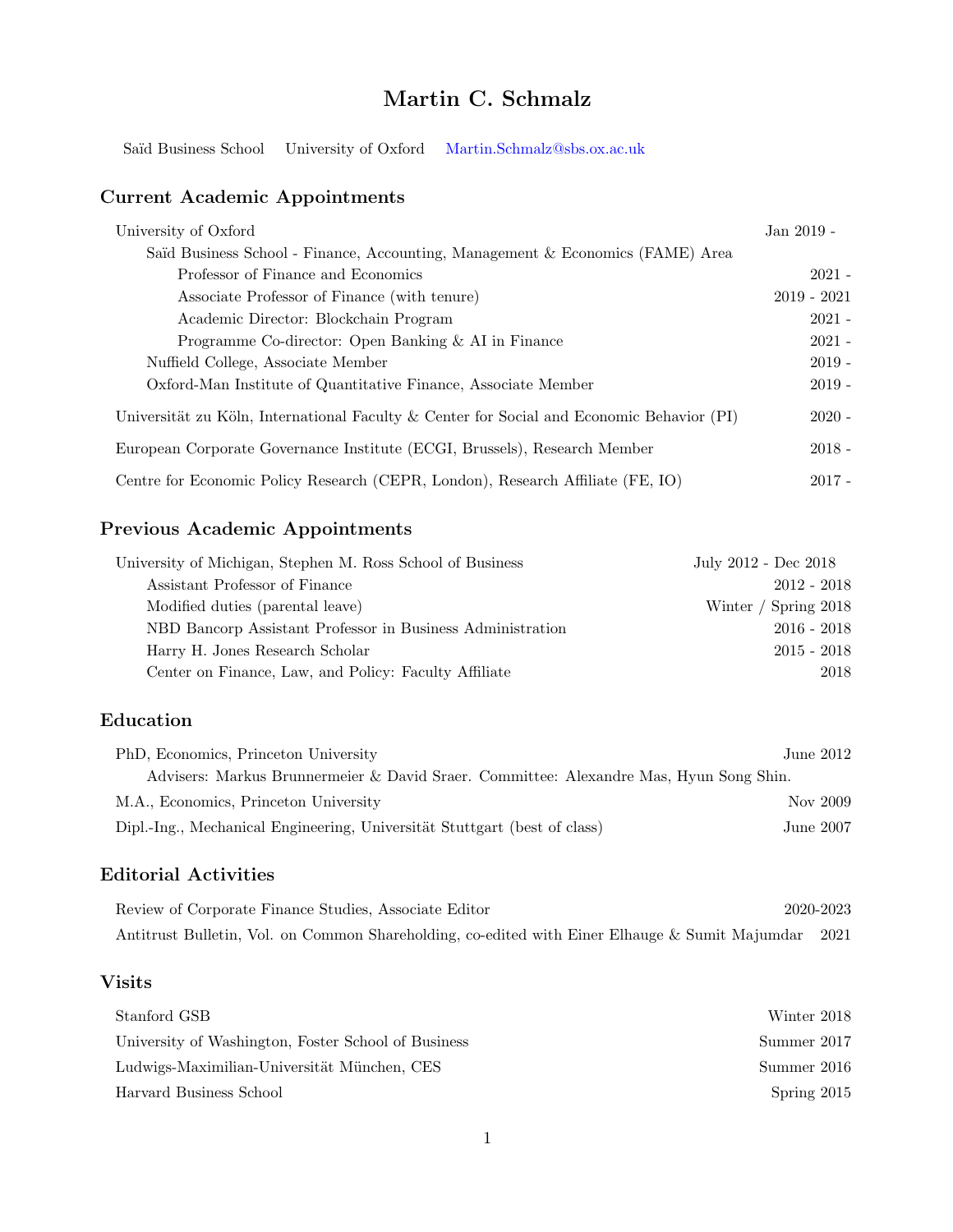# Best Paper Awards, Prizes, and Honors

| Jerry S. Cohen Memorial Fund Writing Award, Co-winner (\$2k)              | 2019 |
|---------------------------------------------------------------------------|------|
| Poets & Quants 40 under 40                                                | 2018 |
| <i>The Journal of Finance Brattle Group Distinguished Paper Prize</i>     | 2017 |
| Oliver E. Williamson SIOE Best Paper Award                                | 2017 |
| Premios de Investigación FEF Antonio Dionis Soler ( $\in$ 15k)            | 2016 |
| Finanzforum Vordenken Young Innovator Award $(\in 2.5k)$                  | 2015 |
| TCW CICF Best Paper Award (CNY 50k)                                       | 2014 |
| Artur-Fischer-Preis for exceptional merits in engineering (Valedictorian) | 2008 |

# Fellowships and Grants

| Washington Center for Equitable Growth (\$45k)                                                                                           | 2021                   |
|------------------------------------------------------------------------------------------------------------------------------------------|------------------------|
| NFI grant "Diversified institutional ownership and firms' strategic behavior: causal effects and mechanisms"<br>$(\text{ } \in 135k)$    | 2020                   |
| Pemberton grant for the study of the European private debt market $(\pounds 40k)$                                                        | 2019                   |
| Oxford SBS Faculty Research Fund for "Horizon dependent risk aversion, preference reversals and demand<br>for commitment" $(\pounds 7k)$ | 2019                   |
| Oxford SBS Faculty Research Fund for "Disagreement in Optimal Security Design" (£7.5k)                                                   | 2019                   |
| NBER Innovation Policy Small Grant (\$20k)                                                                                               | 2018                   |
| NBD Bancorp Assistant Professorship in Business Administration (\$30k)                                                                   | 2016                   |
| Harry H. Jones Research Fellowship (\$20k)                                                                                               | 2015                   |
| W. E. Upjohn Early Career Research Grant (\$5k)                                                                                          | 2015                   |
| NTT Research Fellowship (4.5 credit teaching buyout)                                                                                     | $2014 - 2015$          |
| Mitsui Life Financial Center Research Grants (\$5-12k)                                                                                   | 2013, 2014, 2015, 2016 |
| Ross School of Business Dean's "Small Research Grants" (\$5k)                                                                            | 2013, 2014             |
| Fellowship of Woodrow Wilson Scholars (\$141k)                                                                                           | $2010 - 2012$          |
| Princeton University Fellowship (\$65k p.a.), Merit Prize (\$6k)                                                                         | $2007 - 2012$          |
| ERP Scholar $(\in 86k)$                                                                                                                  | $2007 - 2009$          |
| Studienstiftung des deutschen Volkes                                                                                                     | $2006 - 2009$          |
| Dr.-Jürgen-Ulderup Scholarship                                                                                                           | $2006 - 2007$          |
|                                                                                                                                          |                        |

# Teaching Awards and Nominations

| Part-time MBA Teaching Excellence Award (nominee)                 | 2017       |
|-------------------------------------------------------------------|------------|
| Full-time MBA Teaching Excellence Award (nominee)                 | 2016, 2017 |
| Evening MBA Teaching Excellence Award (winner)                    | 2016       |
| Nominee for Golden Apple Award (student-nominated teaching award) | 2014       |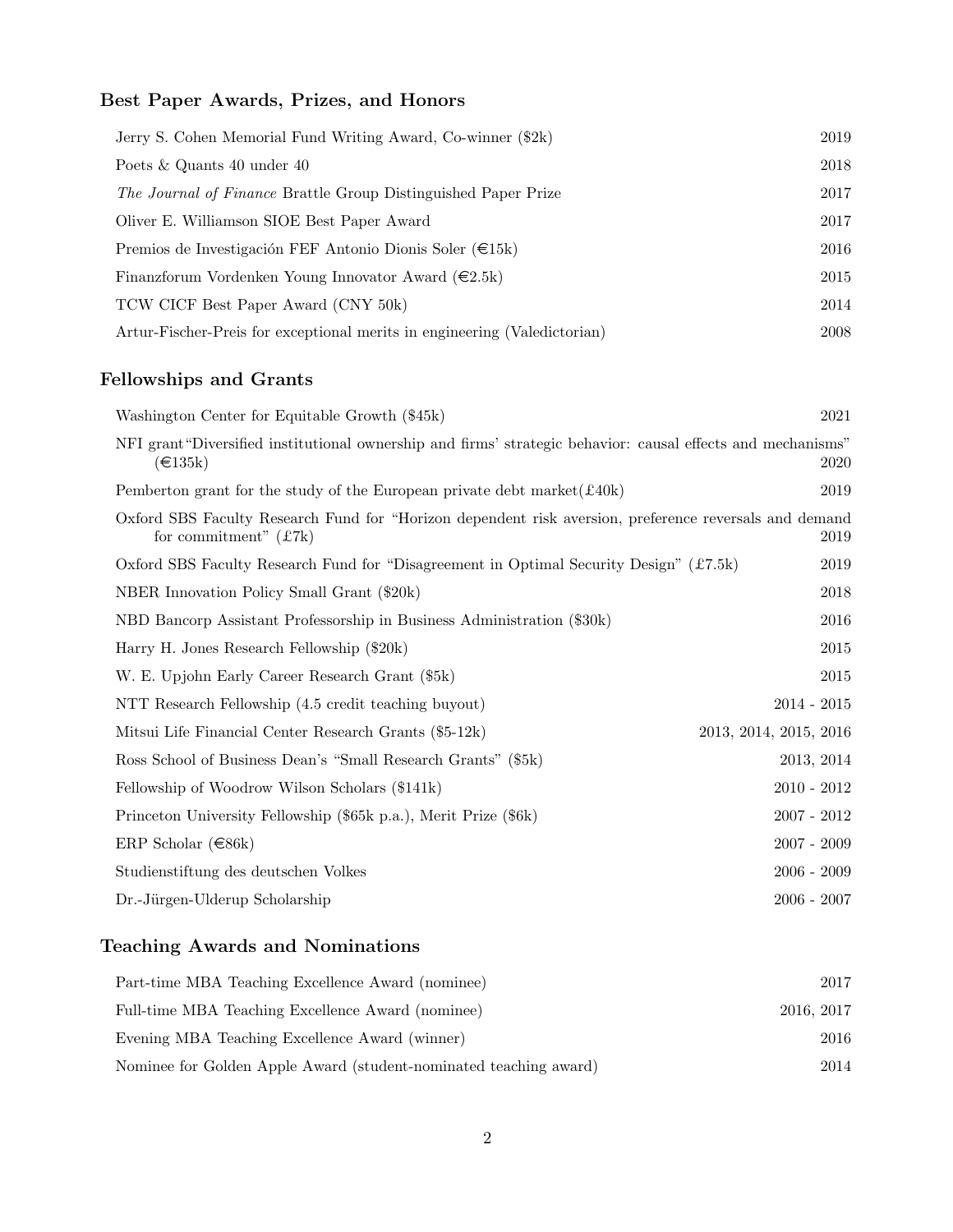#### Selected Peer-reviewed Publications

- 1. Eisenbach, Thomas, and Martin C. Schmalz, [Anxiety in the Face of Risk.](http://www.sciencedirect.com/science/article/pii/S0304405X16300782) Journal of Financial Economics, 121(2), August 2016, pp. 414–426.
	- Describes the behavior of an agent that is more risk-averse for imminent than for distant risks.
- 2. Azar, José, Jean-François Kagy, and Martin C. Schmalz: [Can Changes in the Cost of Carry Explain](http://rfs.oxfordjournals.org/content/early/2016/04/06/rfs.hhw021.abstract?keytype=ref&ijkey=jNGj1mwSzNlwM3T) [the Dynamics of Corporate "Cash" Holdings?](http://rfs.oxfordjournals.org/content/early/2016/04/06/rfs.hhw021.abstract?keytype=ref&ijkey=jNGj1mwSzNlwM3T) Review of Financial Studies, 29(8), August 2016, pp. 2194–2240.
	- Explores if monetary conditions explain corporate liquid asset holdings in the U.S. and abroad.
- 3. Schmalz, Martin C., David Sraer, and David Thesmar: [Housing Collateral and Entrepreneurship.](http://onlinelibrary.wiley.com/doi/10.1111/jofi.12468/full) Journal of Finance, 72(1), February 2017, pp. 99–132.
	- Shows that collateral constraints restrict entrepreneurial activity.
	- Winner of a Journal of Finance Brattle Group Distinguished Paper Prize
- 4. Franzoni, Francesco and Martin C. Schmalz: [Fund Flows and Market States.](https://academic.oup.com/rfs/article/30/8/2621/3001031/Fund-Flows-and-Market-States) Review of Financial Studies, 30(8), August 2017, pp. 2621–2673.
	- Predicts and documents that the flow-performance sensitivity varies across market states.
- 5. Azar, José, Martin C. Schmalz, and Isabel Tecu: [Anticompetitive Effects of Common Ownership.](https://onlinelibrary.wiley.com/doi/epdf/10.1111/jofi.12698) Journal of Finance, 73(4), August 2018, pp. 1513-1565. [Internet Appendix.](http://ssrn.com/abstract=3176479) [Replication Package.](https://onlinelibrary.wiley.com/action/downloadSupplement?doi=10.1111%2Fjofi.12698&file=ReplicationPackage.zip)
	- Provides evidence that joint ownership of natural competitors causes higher consumer prices.
	- [Reply](https://ssrn.com/abstract=3044908) to Kennedy et al.; [Reply](http://ssrn.com/abstract=3168095) to Dennis et al.
	- Policy-oriented [paper](http://ssrn.com/abstract=3176696) addressing FAQs and frequent misconceptions.
- 6. Schmalz, Martin C. and Sergey Zhuk: [Revealing Downturns.](https://doi.org/10.1093/rfs/hhy057) Review of Financial Studies, 31(2), January 2019, pp. 338-373.

– Bayesian learning about risk loadings implies negatively skewed returns and conditional volatility.

- 7. Goncharov, Igor, Vasso Ioannidou, and Martin C. Schmalz, [\(Why\) Do Central Banks Care About](http://ssrn.com/abstract=2979887) [Their Profits?.](http://ssrn.com/abstract=2979887) Journal of Finance, forthcoming.
	- They do because of political pressure, career concerns, and to preserve independence.

#### Edited Volumes

Elhauge, Einer, Sumit Majumdar, and Martin C. Schmalz: Common Ownership: Illuminating a Great 21st Century Antitrust Debate, Antitrust Bulletin 66, 2021.

#### Book Chapters and Chapters in Edited Volumes

- 1. Farre-Mensa, Joan, Roni Michaely, and Martin C. Schmalz: [Payout Policy.](http://www.annualreviews.org/doi/pdf/10.1146/annurev-financial-110613-034259) In: Robert Jarrow (Ed.), Annual Review of Financial Economics, Vol. 6, 2014.
	- Reviews the recent literature on corporate payout policy.
- 2. Schmalz, Martin C.: [Common-Ownership Concentration and Corporate Conduct.](https://www.annualreviews.org/doi/full/10.1146/annurev-financial-110217-022747) In: Patrick Bolton (Ed.), Annual Review of Financial Economics, Vol. 10, 2018.

– Reviews the literature and discusses challenges and ideas for future research.

- 3. Schmalz, Martin C.: [Recent studies on common ownership, firm behavior, and market outcomes,](https://papers.ssrn.com/sol3/papers.cfm?abstract_id=3725305) Antitrust Bulletin 66 (1), 2021.
	- Reviews the recent empirical literature on common ownership.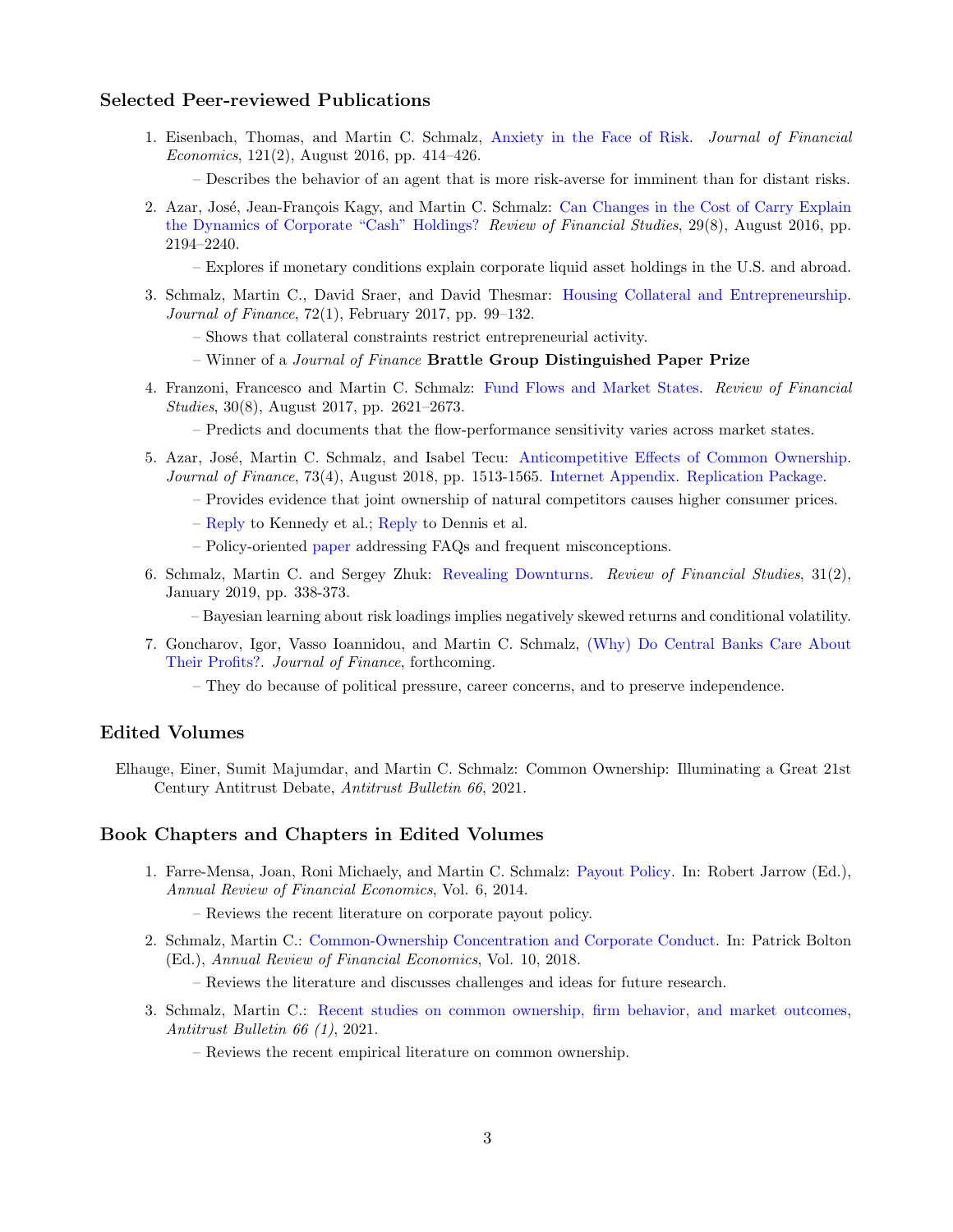4. Azar, José, Martin C. Schmalz, and Isabel Tecu: [Research on the Competitive Consequences of](https://papers.ssrn.com/sol3/papers.cfm?abstract_id=3725311) [Common Ownership: A Methodological Critique,](https://papers.ssrn.com/sol3/papers.cfm?abstract_id=3725311) Antitrust Bulletin 66 (1), 2021.

– The evidence supplied don't support the conclusions of several high-profile critiques of the literature. The central claims of previous critiques analysis have been withdrawn or shown to be incorrect by other authors.

5. Schmalz, Martin C.: [Conceptual Breakthroughs on Common Ownership and Competition: A Frame](https://papers.ssrn.com/sol3/papers.cfm?abstract_id=4032943)[work For Evaluating Policy,](https://papers.ssrn.com/sol3/papers.cfm?abstract_id=4032943) in: Corradi & Nowag (Eds), Cambridge University Press, forthcoming.

– Describes conceptual breakthroughs and evaluates existing policy proposals within a new framework.

# Book

Uri Bram and Martin C. Schmalz: [The Business of Big Data: How To Create Lasting Value in the Age of AI.](https://buttondown.email/bigdata)

#### Policy- and Practitioner-oriented Publications

- 1. Gans, Joshua, Andrew Leigh, Martin Schmalz, and Adam Triggs: [Inequality and market concentration,](https://academic.oup.com/oxrep/article-abstract/35/3/550/5531390) [when shareholding is more skewed than consumption.](https://academic.oup.com/oxrep/article-abstract/35/3/550/5531390) Oxford Review of Economic Policy, Volume 35, Issue 3, Autumn 2019, Pages 550-563.
- 2. Martin C. Schmalz: Common Ownership: Divergence and Convergence between Research and the Public Policy Debate. Competition Policy International, May, 2019.
- 3. Azar, José, Martin C. Schmalz, and Isabel Tecu: [Why Common Ownership Creates Antitrust Risks.](http://ssrn.com/abstract=2988778) Competition Policy International, June, 2017.
	- Summarizes the state of the debate on common ownership and responds to select criticisms.
- 4. Azar, Jos´e and Martin C. Schmalz: Common Ownership of Competitors Raises Antitrust Concerns. Journal of European Competition Law and Practice, 8(5), 329-332, 2017.
	- Discusses common ownership research & enforcement from a European perspective.
- 5. Azar, José, Sahil Raina, and Martin C. Schmalz: [Ultimate Ownership and Bank Competition](http://papers.ssrn.com/sol3/papers.cfm?abstract_id=2710252) Financial Management, forthcoming.

– Market-level prices of deposit banking products increase with ultimate ownership concentration.

- 6. Fritsch, Laura, Wayne Lim, Alexander Montag, and Martin C. Schmalz: Direct Lending: What do we know and why has it grown? *Journal of Alternative Investments*, forthcoming. (Sponsored research!) – Provides summary statistics on market trends in the U.S. and Europe, and discussed potential drivers of the trends.
- 7. Reyntjens, Thomas and Martin C. Schmalz: [Letter to the Australian Parliament Inquiry into the](https://papers.ssrn.com/sol3/papers.cfm?abstract_id=3926304) [implications of common ownership and capital concentration in Australia,](https://papers.ssrn.com/sol3/papers.cfm?abstract_id=3926304) Submissions to Australian Parliament's Standing Committee on Economics, 2021

– Explains the theory of common ownership and competition and points to limitations in publicly available data in Australia to research the topic.

## Op-eds and blog posts are on [viewfromoxford.com,](viewfromoxford.com) and

1. Martin C. Schmalz: [How passive funds prevent competition.](http://www.ericposner.com/martin-schmalz-how-passive-funds-prevent-competition) www.ericposner.com, 18 May 2015. Reprinted on [viewfromoxford.com.](viewfromoxford.com)

– Describes how Vanguard, BlackRock, and State Street's proxy vote against Trian likely prevented tougher competition between DuPont and Monsanto.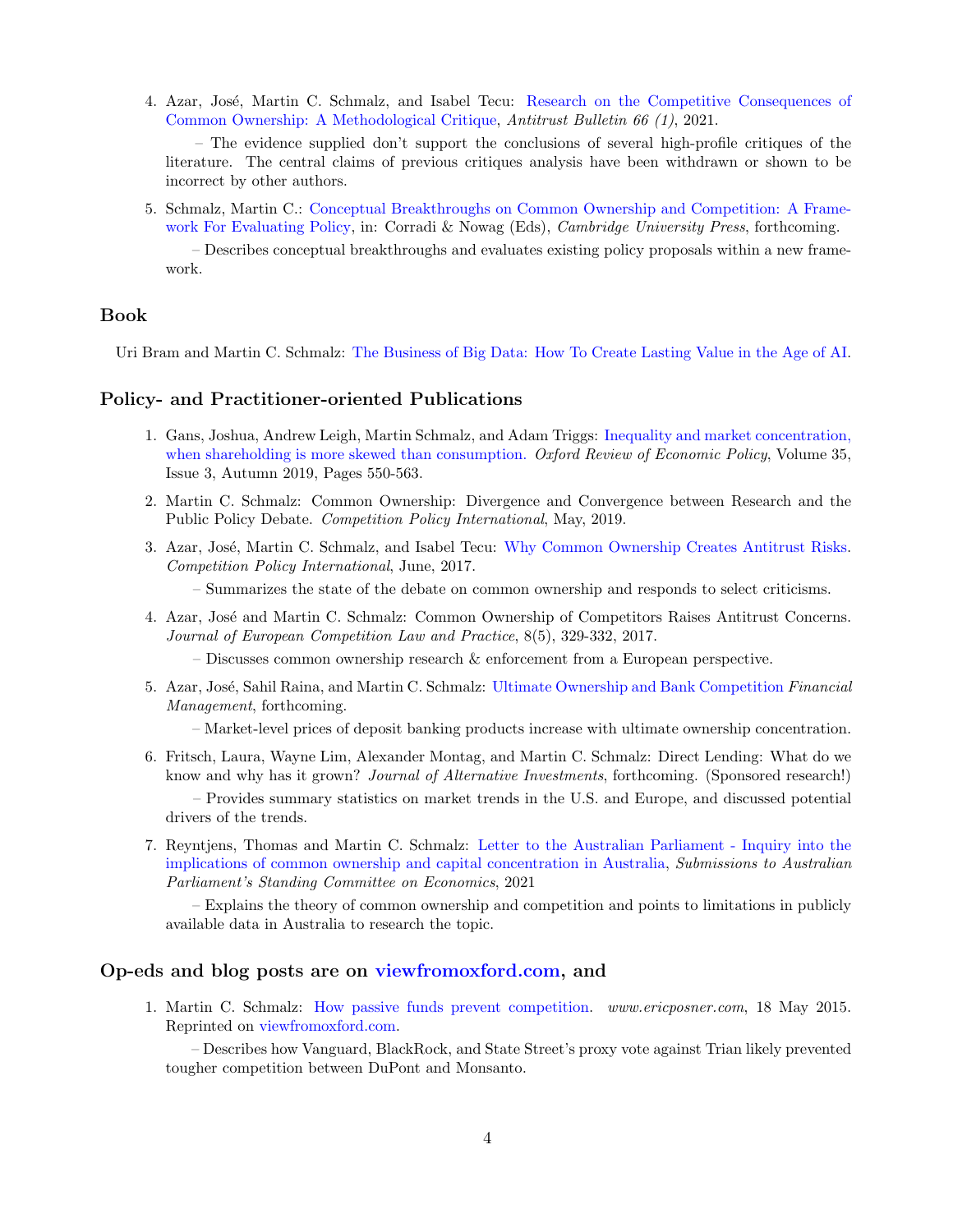- 2. Martin C. Schmalz: [Why Firms' Shareholders Condone Seemingly "Excessive" Executive Pay Pack](https://corpgov.law.harvard.edu/2016/07/14/why-do-shareholders-condone-seemingly-excessive-executive-pay/)[ages, and What it Means For the Economy.](https://corpgov.law.harvard.edu/2016/07/14/why-do-shareholders-condone-seemingly-excessive-executive-pay/) Pro-market, 14 July 2016. Reprinted on the Harvard Law School Forum on Corporate Governance.
- 3. Ockenfels, Axel and Martin C. Schmalz: Die stille Gefahr für den Wettbewerb. Frankfurter Allgemeine Zeitung, 29 July 2016. Reprinted on [viewfromoxford.com.](viewfromoxford.com)
- 4. Martin C. Schmalz: [Q&A on Common Ownership.](https://promarket.org/threats-competition-common-ownership-asset-managers-qa-martin-schmalz/ ) Pro market, 16 December 2016.
- 5. Martin C. Schmalz: [One Big Reason There is So Little Competition Among U.S. Banks.](https://hbr.org/2016/06/one-big-reason-theres-so-little-competition-among-u-s-banks) HBR.org, 13 June 2016.
- 6. Miguel Antón, Florian Ederer, Mireia Giné, and Martin C. Schmalz: [Index Funds Are Fueling Out](https://hbr.org/2016/10/research-index-funds-are-fueling-out-of-whack-ceo-pay-packages)[of-Whack CEO Pay Packages.](https://hbr.org/2016/10/research-index-funds-are-fueling-out-of-whack-ceo-pay-packages) HBR.org, 18 October 2016.
- 7. Martin C. Schmalz: [Warren Buffett Is Betting the Airline Oligopoly Is Here to Stay.](https://hbr.org/2016/11/warren-buffett-is-betting-the-airline-oligopoly-is-here-to-stay) HBR.org, 17 November 2016.
- 8. Espen Henriksen and Martin Schmalz: [The economic objectives of the oil fund,](https://www.ipe.com/viewpoint-the-economic-objectives-of-the-oil-fund/10045813.article) IPE Magazine, 26 May 2020.
- 9. Miguel Antón, Florian Ederer, Mireia Giné, and Martin C. Schmalz: [Common Ownership, Compe](https://corpgov.law.harvard.edu/2020/12/22/common-ownership-competition-and-top-management-incentives/)[tition, and Top Management Incentives,](https://corpgov.law.harvard.edu/2020/12/22/common-ownership-competition-and-top-management-incentives/) Harvard Law School Forum on Corporate Governance, 22 December 2020. Reprinted on [ProMarket](https://promarket.org/2021/01/06/conflict-better-corporate-governance-competitive-product-markets/)
- 10. Martin C. Schmalz: [The FTC is targeting common ownership or is it?](https://viewfromoxford.com/the-u-s-ftc-is-targeting-common-ownership-or-is-it/) Comment on Notice of Proposed Rulemaking, reprinted on [viewfromoxford.com](https://viewfromoxford.com/the-u-s-ftc-is-targeting-common-ownership-or-is-it/), 1 February 2021.

– Identifies fundamental gaps in the proposed new rules of the U.S. competition agency.

# Working papers (by topic)

#### Corporate Finance and Security Design

- 1. [Pooling and Tranching under Belief Disagreement](http://papers.ssrn.com/sol3/papers.cfm?abstract_id=2614259) (with Juan Ortner) 02/2019 – Disagreement between issuers and market participants can make pooling and tranching interact.
- 2. [Financing Payouts](http://ssrn.com/abstract=2535919) (with Joan Farre-Mensa and Roni Michaely) 05/2021

– A large fraction of dividends and repurchases are financed with simultaneous securities issuances. Reject & Resubmit Management Science

3. [Unionization, Cash, and Leverage](http://papers.ssrn.com/sol3/papers.cfm?abstract_id=2254025) 04/2015

– Uses a RD design to identify the causal effect of unionization on firms' financial policies.

#### Common Ownership, Competition, and Corporate Behavior

4. [Common Ownership, Competition, and Top Management Incentives](http://papers.ssrn.com/sol3/papers.cfm?abstract_id=2802332) (with Miguel Antón, Florian Ederer, and Mireia  $Gin\acute{e}$ ) 02/2022

– Managers in more commonly owned industries have reduced incentives to maximize firm value.

5. [Innovation: the bright side of common ownership?](http://ssrn.com/abstract=3099578) (with Miguel Antón, Florian Ederer, and Mireia Giné) 03/2021

– Common ownership of technologically related firms can promote innovation and welfare; common ownership of product market competitors has a detrimental effect on innovation. R&R Management Science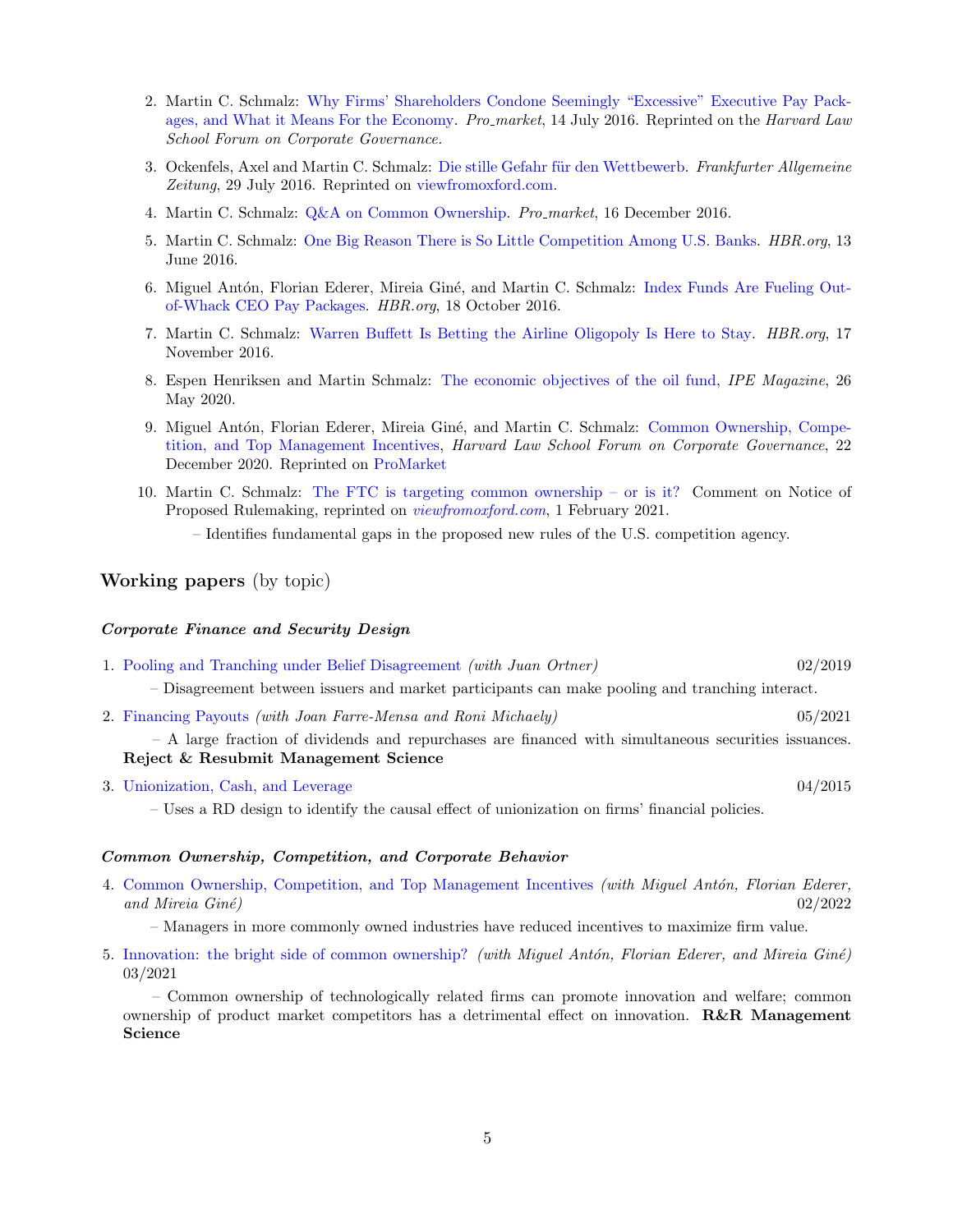### Behavioral Finance and Asset Pricing

6. [Anxiety and Pro-cyclical Risk Taking with Bayesian Agents](https://papers.ssrn.com/sol3/papers.cfm?abstract_id=2566464) (with Thomas Eisenbach) 06/2018

– Provides a rationale for why some people sometimes become overconfident and take excessive risks. Reject & Resubmit Management Science

7. [Horizon-Dependent Risk Aversion and the Timing and Pricing of Uncertainty](http://ssrn.com/abstract=2535675) (with Marianne Andries & Thomas Eisenbach) 03/2018

– Reconciles long-run risk models with a downward-sloping term structure of risk prices without requiring a preference for early or late resolution of uncertainty. R&R Review of Financial Studies

8. [The Term Structure of the Price of Variance Risk](http://papers.ssrn.com/sol3/papers.cfm?abstract_id=2640193) (with Andries, Eisenbach & Yichuan Wang) 08/2015

– Estimates option pricing models using index options of varying maturities.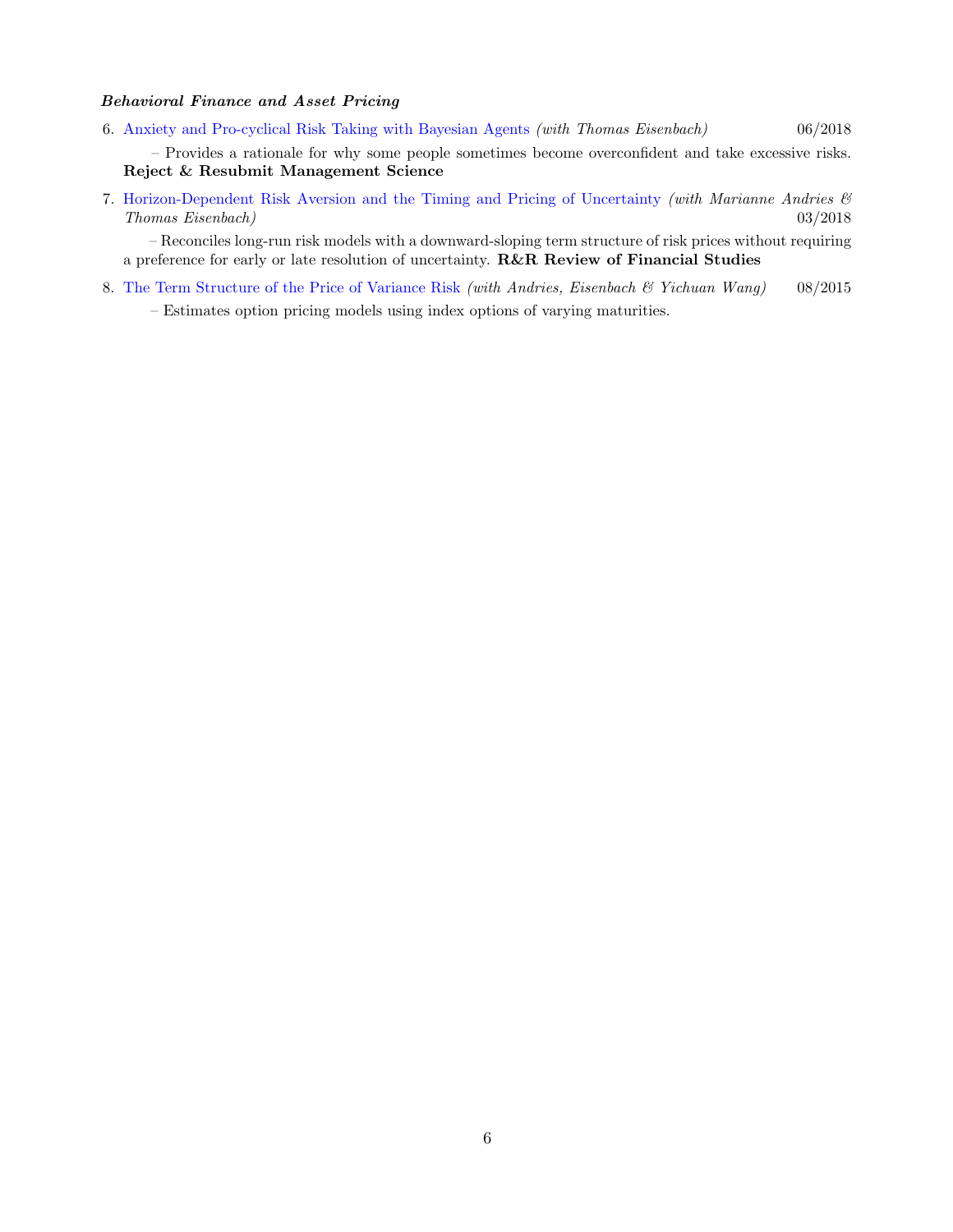# Professional Activities

## Public Service

Witness/panelist at hearings on common ownership at: European Parliament, OECD, FTC, Australian Parliament

## Policy Work

External adviser to the U.K. Consumer and Markets Authority and other competition authorities

### Grant Reviewer

European Research Council, European Science Foundation, Research Grants Council (RGC) of Hong Kong, Israel Science Foundation (ISF), Swiss National Science Foundation (SNF), Research Foundation Flanders (FWO)

## Referee

American Economic Journal: Applied Economics, American Economic Review, American Economic Review: Insights, Antitrust Law Journal, Econometrica, Economics Letters, Economic Journal, European Economic Review, Journal of Accounting Research, Journal of Banking and Finance, Journal of Corporate Finance, Journal of Economic Behavior and Organization, Journal of Economic Literature, Journal of Economic Inequality, Journal of Economic Theory, Journal of Empirical Finance, Journal of Financial Economics, Journal of Financial Markets, Journal of Financial and Quantitative Analysis, Journal of Industrial Economics, Journal of Labor Economics, Journal of Political Economy, Management Science, Quarterly Journal of Economics, RAND Journal of Economics, Real Estate Economics, Review of Corporate Finance Studies, Review of Economic Studies, Review of Finance, Review of Financial Studies, The Journal of Finance, Yale Law Journal

## Conference Organizer / Organizing Committee

- 2022: Norges Bank / NFI Mini-conference on "Diversified institutional ownership and firms? strategic behavior: causal effects and mechanisms"
- 2018: 28th Mitsui Finance Symposium on Labor and Corporate Finance, 6th Michigan Economics and Finance Day
- 2017: 27th Mitsui Finance Symposium on Labor and Corporate Finance
- 2015: 24th Mitsui Finance Symposium on Financial Intermediaries & Markets
- 2014: 22nd Mitsui Finance Symposium on Non-standard Preferences and Beliefs, 3rd Michigan Economics and Finance Day
- 2013: 21st Mitsui Finance Symposium on Labor and Finance

# Session Chair / Organizer

- 2022: AFA (Boston)
- 2021: EFA (online)
- 2018: AFA (Philadelphia)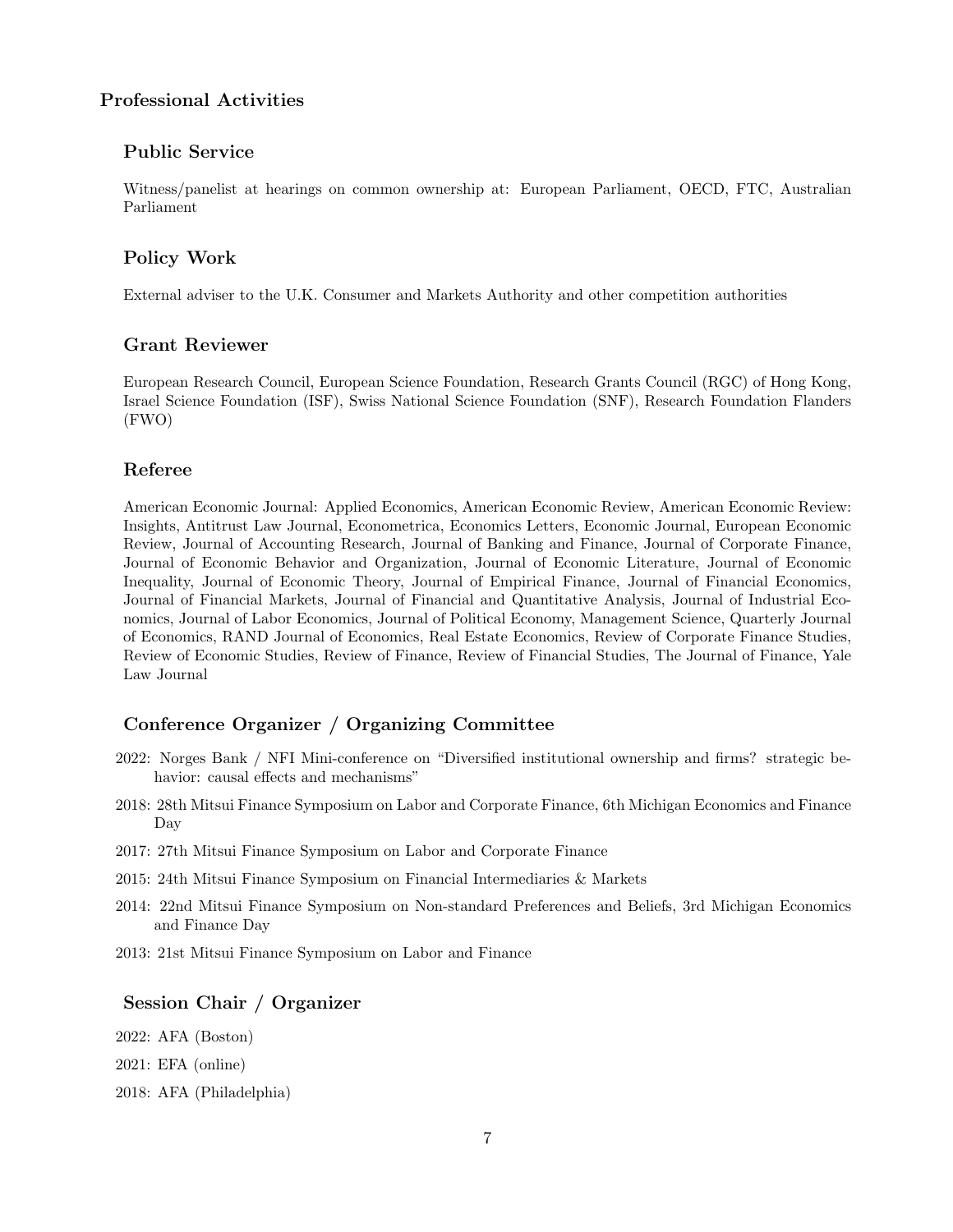- 2017: AEA (Chicago), AFA (Chicago), Colorado Finance Summit (Vail)
- 2016: EFA 43rd Annual Meeting (Oslo)
- 2015: FIRS (Reykjavik), EFA 42nd Annual Meeting (Vienna), FMA Annual Meeting (Orlando)
- 2014: CICF (Chengdu), 22nd Mitsui Finance Symposium on Non-standard Preferences and Beliefs (Ann Arbor), FMA Annual Meeting (Nashville)

#### Conference Program Committee

- 2022: SFS Finance Cavalcade, CEPR Conference on "The Politics of Regulation and Central Banking", FIRS, Oxford-ETH Macro-finance Conference, SFS Finance Cavalcade, RCFS Winter Conference
- 2021: CEPR Conference on "The Politics of Regulation and Central Banking", EFA, SFS Finance Cavalcade, NYU/NY Fed Financial Intermediation Conference, Oxford-ETH Macro-finance Conference, RCFS Winter Conference
- 2020: EFA (Helsinki), Oxford Saïd ETH Zürich Macro-finance, The 17th Annual Conference in Financial Economics Research by Eagle Labs (IDC Herzliya), SFS Cavalcade (UNC Chapel Hill)
- 2019: FIRS (Savannah), EFA (Lisbon), WFA (Huntington Beach), FMA (New Orleans), The Fourteenth Federal Reserve Bank of New York (FRBNY) and NYU Stern School of Business joint Conference on Financial Intermediation (New York)
- 2018: EFA 45th Annual Meeting (Warsaw), The 15th Annual Conference in Financial Economics Research by Eagle Labs (IDC Herzliya), WFA (Coronado), The Thirteenth Federal Reserve Bank of New York (FRBNY) and NYU Stern School of Business joint Conference on Financial Intermediation (New York), 15th Annual Corporate Finance Conference (Washington University St. Louis)
- 2017: AFA (Chicago), EFA 44th Annual Meeting (Mannheim), 26th Mitsui Finance Symposium on Labor and Corporate Finance, The 14th Annual Conference in Financial Economics Research by Eagle Labs (IDC Herzliya), Recent Advances in Mutual Fund and Hedge Fund Research (Berlin), WFA (Whistler)
- 2016: EEA (Geneva), EFA 43rd Annual Meeting (Oslo), MFA Annual Meeting (Atlanta), The 13th Annual Conference in Financial Economics Research by Eagle Labs (IDC Herzliya), FMA Annual Meeting (Las Vegas), WFA (Park City)
- 2015: EFA 42nd Annual Meeting (Vienna), FMA Annual Meeting (Orlando), Midwest Finance Association (Chicago), The Rothschild Caesarea Center 12th Annual Conference (IDC Herzliya), WFA (Seattle)
- 2014: EFA 41st Annual Meeting (Lugano), FMA Annual Meeting (Nashville), The Rothschild Caesarea Center 11th Annual Conference (IDC Herzliya), WFA (Monterey)
- 2013: The Rothschild Caesarea Center 10th Annual Conference (Herzliya), WFA (Lake Tahoe)

### Other Service

- 2022: Faculty representative on the Executive Education Committee, Faculty Representative on the DPhil Course Committee, MBA academic supervisor (13 students)
- 2021: Faculty representative on the Executive Education Committee, Faculty Representative on the DPhil Course Committee, MBA academic supervisor (13 students)
- 2020: Athena SWAN (Scientific Women's Academic Network) Steering Committee, Oxford Answers Steering Committee, MBA academic supervisor (13 students)
- 2019: Athena SWAN (Scientific Women's Academic Network) Steering Committee, Oxford Answers Steering Committee, MBA academic supervisor (6 students)
- 2018: Athena SWAN (Scientific Women's Academic Network) Steering Committee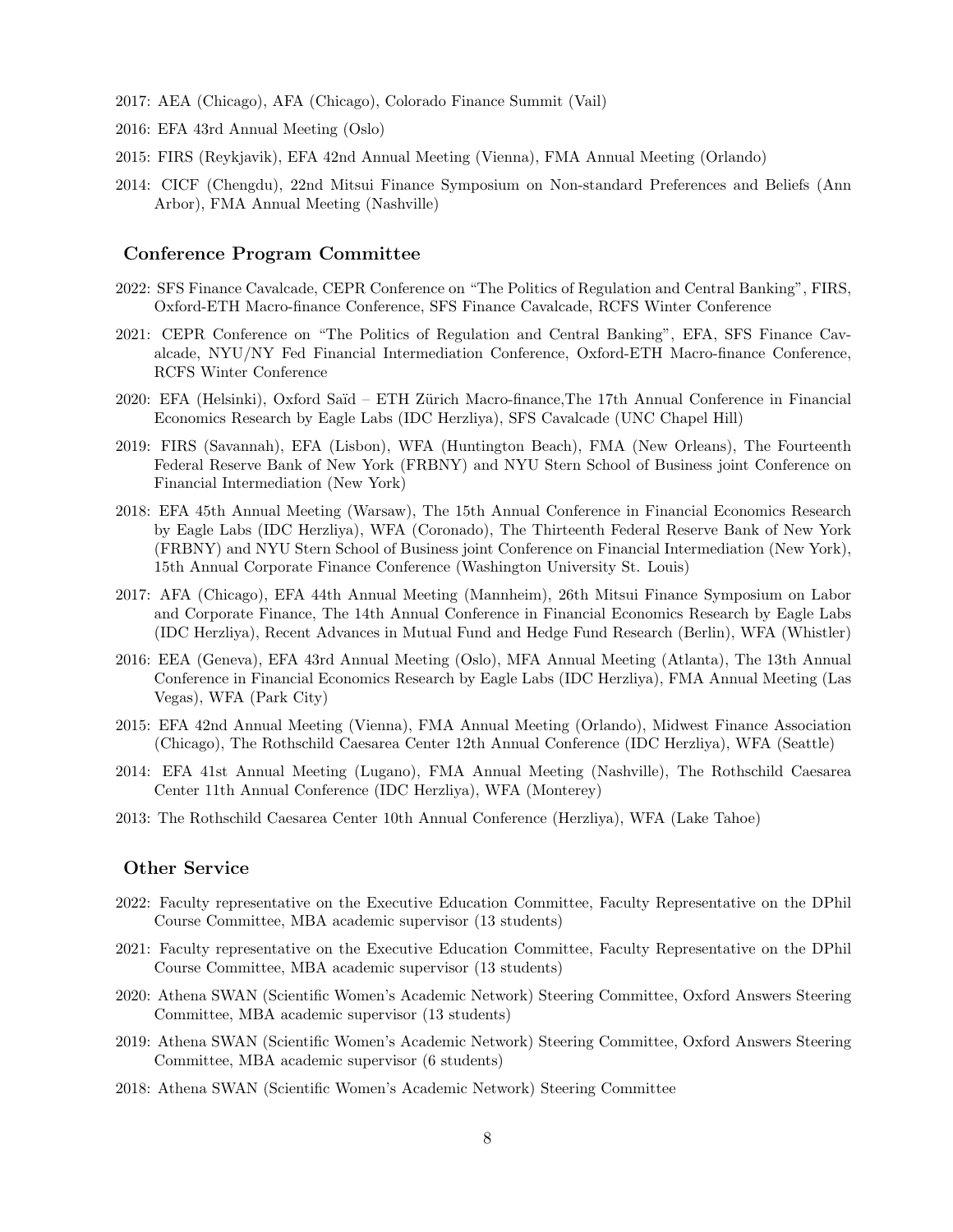2017: Mitsui Finance Seminar Co-organizer

2016: Ross Finance Junior Faculty Recruiting Committee

- 2015: Ross 430: Meet the faculty; Finance area fun committee
- 2014: Econ-Finance Interaction Committee
- 2013: Ross Finance Junior Faculty Recruiting Committee
- 2012: Mitsui Finance Seminar Co-organizer

# Doctoral Students (program, year, first job)

#### Examiner

Kevin Patel, University of Oxford (Computer Science), 2020 Bryan Lim, University of Oxford (Engineering Science), 2020

#### (Co-)Adviser

Kristof Lommert, University of Oxford (Finance), current Wentao Li, University of Oxford (Finance), current Fiona Kasperk, University of Oxford (Finance), current Jonas Frey, University of Oxford (Finance), current Wayne Lim, University of Oxford (Finance), current Thomas Reyntjens, University of Oxford (Law), current Neroli Austin, University of Oxford (Finance), current Alexander Montag, University of Oxford (Finance), Warwick Hasan Sari, University of Oxford (Economics, Master's), 2021, Goldman Sachs Alexandr Moskalev, University of Michigan (Economics), 2020, Revelio Labs, now Oberlin College R. Jay Kahn, University of Michigan (Finance), 2019, OFR Ben Lipsius, University of Michigan (Economics), 2019, Credit Suisse Rahul Chhabra, University of Michigan (Finance), 2018, Charles River Associates Michael Gelman, University of Michigan (Economics), 2017, Claremont McKenna College Sahil Raina, University of Michigan (Finance), 2016, University of Alberta Christina Zafeiridou, University of Michigan (Finance), 2016, Cornerstone Christian Gillitzer, University of Michigan (Economics), 2013, Reserve Bank of Australia, now University of Sydney

## Other Service

| <b>Teaching</b> (*course developed)<br>Financial Economics Theory II (DPhil), University of Oxford<br>Blockchain Strategy (Exec. Ed., Acad. Director), U. Oxford<br>Custom executive education (AI), various Middle Eastern $\&$ Chinese banks<br>Diploma in AI, Module $2^*$ , University of Oxford (Saïd)<br>Big Data and Artificial Intelligence <sup>*</sup> , Universität zu Köln | Diploma in Financial Strategy, Examiner (University of Oxford) | $2020 -$          |
|----------------------------------------------------------------------------------------------------------------------------------------------------------------------------------------------------------------------------------------------------------------------------------------------------------------------------------------------------------------------------------------|----------------------------------------------------------------|-------------------|
|                                                                                                                                                                                                                                                                                                                                                                                        |                                                                |                   |
|                                                                                                                                                                                                                                                                                                                                                                                        |                                                                | HT 2022           |
|                                                                                                                                                                                                                                                                                                                                                                                        |                                                                | 2021              |
|                                                                                                                                                                                                                                                                                                                                                                                        |                                                                | 2021              |
|                                                                                                                                                                                                                                                                                                                                                                                        |                                                                | 2021, 2022        |
|                                                                                                                                                                                                                                                                                                                                                                                        |                                                                | F <sub>2020</sub> |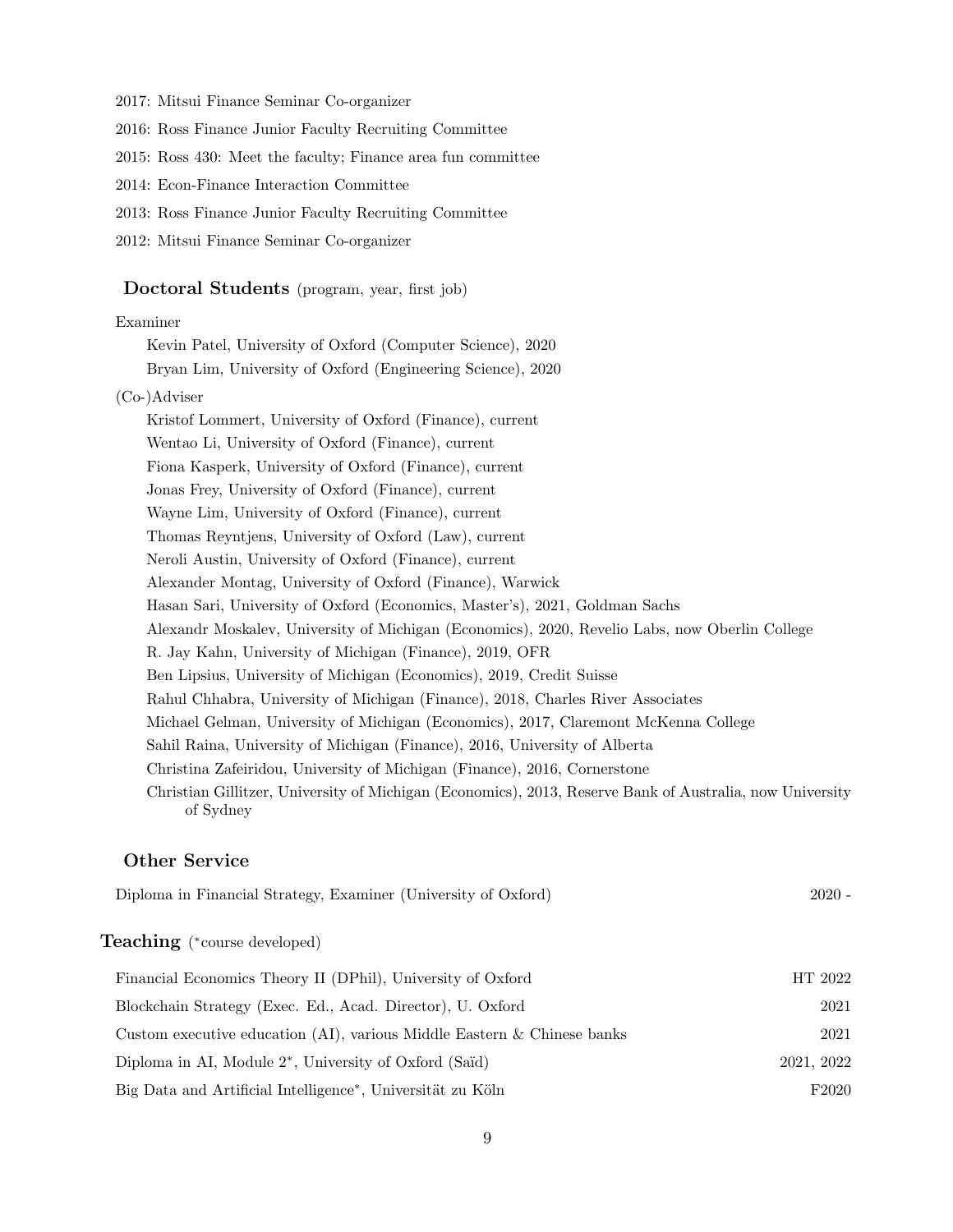| FinTech (lecture), EMBA, University of Oxford (Saïd)                                                     | 2020                       |
|----------------------------------------------------------------------------------------------------------|----------------------------|
| Financial Inclusion with AI (lecture), Women's World Banking Programme, University of Oxford (Saïd) 2020 |                            |
| Leading Digital Transformation (lecture), MBA, University of Oxford (Saïd)                               | 2020                       |
| The Business of Big Data* (MLF, MFE, MBA elective), University of Oxford (Saïd)                          | 2019, 2020                 |
| The Business of Big Data* (Creative Destruction Lab, lecture), University of Oxford (Saïd)               | 2019                       |
| Valuation (DipFS), University of Oxford (Saïd Business School, 4.8/5)                                    | 2019, 2020, 2021           |
| Big Data in Finance* (BBA elective, 4.2), University of Michigan (Ross School of Business)               | F2018                      |
| Valuation (MBA elective, $4.35.0/5$ ), University of Michigan (Ross)                                     | F2015, W2016, W2017, F2017 |
| Theory of Corporate Finance (PhD), University of Michigan (Ross)                                         | F2014, F2015, F2016, F2017 |
| Financial Management (Part-time MBA core, 4.8/5), University of Michigan (Ross)                          | F2013, F2014               |
| Financial Management (BBA core, 4.8/5), University of Michigan (Ross)                                    | F2012, F2013               |
| Environmental & Resource Economics $(A.B.)$ , Princeton University $(TA)$                                | Spring 2010                |
| Dynamical Systems (BSc), Universität Stuttgart (TA)                                                      | Fall 2004                  |

### Presentations

# Seminars (\*scheduled)

- 2022: Federal Reserve Bank of New York<sup>∗</sup> , UCLA<sup>∗</sup> , University of Bonn<sup>∗</sup> , University of Groningen<sup>∗</sup> , University of Michigan (Law)<sup>∗</sup> , University of Oxford (SBS, Dean's Seminar), University of Rotterdam<sup>∗</sup> , University of St. Gallen (HSG)<sup>∗</sup>
- 2021: Banca d'Italia, Bank of Israel, EIEF Rome, European Central Bank, Haverford, Hellenic Competition Commission, Kyushu University, Oxford (Law), Oslo Business School, Oslo Macro Group, Peking University (Guanghua SoM), Shanghai Advanced Institute of Finance
- 2020: ESSEC Paris, UK Competition and Markets Authority, University of Cologne (Economics), University of Oslo (Economics), Temple University, TU München
- 2019: Bonn (Finance), Bocconi (Finance), Bristol (Finance), Bundeskartellamt, Bundesministerium für Wirtschaft, Cass (Finance), Mines ParisTech, Nanyang Technological University, National University of Singapore, Singapore Management University, UK Department for Business, Energy & Industrial Strategy, University of Cambridge (Judge Business Economics), University of Edinburgh (Finance), University of Oslo (Economics), University of Oxford (AI & Law)
- 2018: BaFin (Frankfurt), BI Oslo (Finance), HEC Paris, NBIM, Norges Bank, Norwegian Competition Authority, NHH (Finance), NHH (IO/Law), NHH (Macro), Northwestern (Law & Economics), NYU (Law & Economics), Oxford (Finance), Stanford GSB (Finance), University of Michigan (Law)
- 2017: MIT/Harvard (Economics), Northeastern (Finance), Northwestern (Finance), Stanford GSB (Finance), University of Arizona (Finance), University of Calgary (Finance), University of Colorado (Finance), University of Minnesota (Finance), University of Washington (Finance)
- 2016: American Bar Association, Berkeley (Finance), Banco de Portugal, Bank of International Settlements, Columbia University (Fellows of the Law/Business Program in the Law and Economics of Capital Markets), Council of Economic Advisers (Washington, DC), Dartmouth (Finance), Directorate General for Competition of the European Commission, Duke (Finance), European Parliament, Federal Reserve Bank of New York, Federal Reserve Bank of San Francisco, Frankfurt School of Finance and Economics, Georgia State University (Finance), Humboldt Universität Berlin (Finance), Notre Dame (Finance), Católica & Nova Lisbon (Finance), Oxford (Finance), Université de Montréal (Economics), University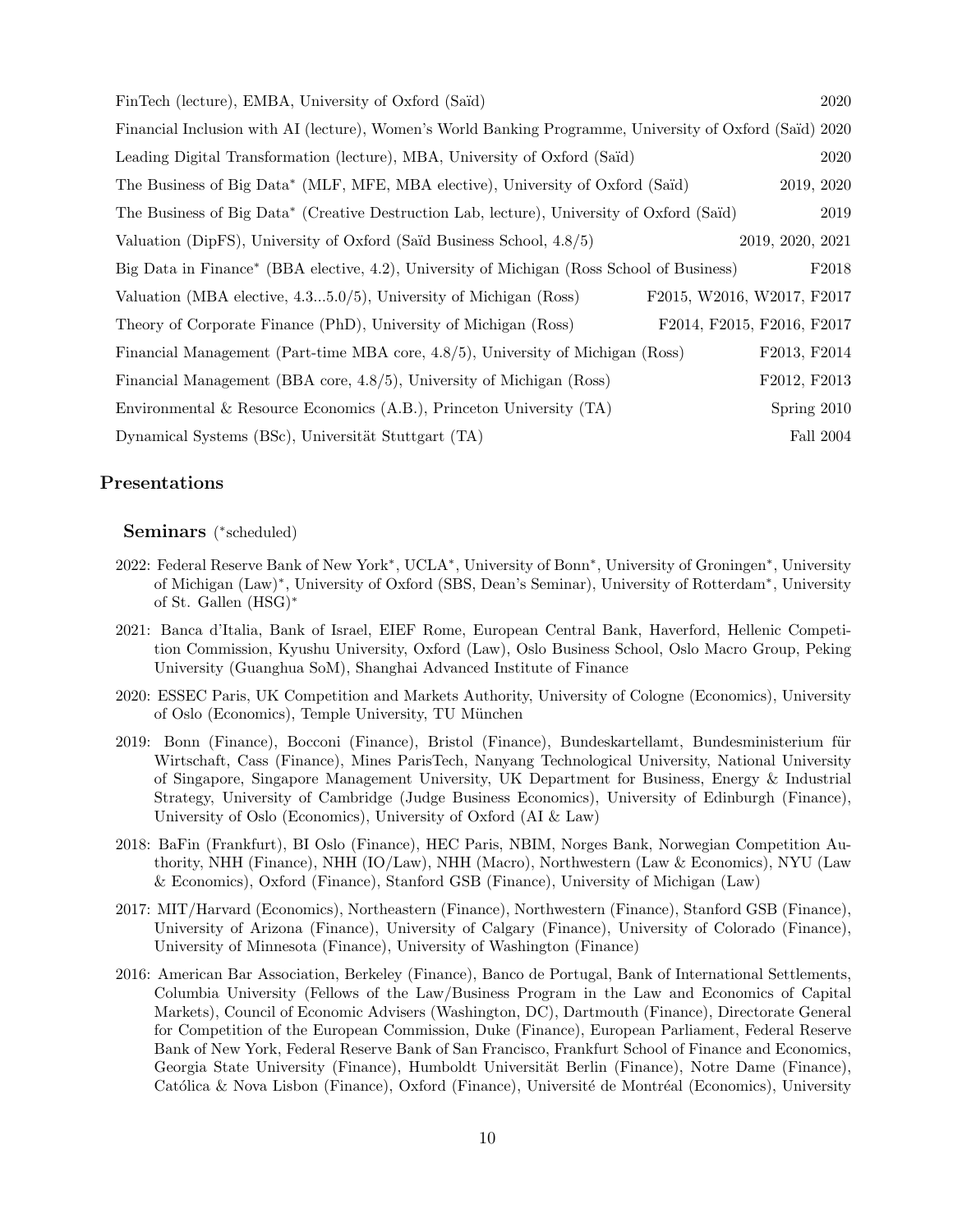of British Columbia (Strategy), University of British Columbia (Finance), UCSD (Finance), University of Oklahoma (Finance), University of Michigan (Econ/Ross/School of Information), University of Porto (Economics & Finance), University of Southern California (Finance), Universität Zürich (Finance), Vanderbilt (Finance), WHU, ZEW Mannheim

- 2015: Arizona State University (Finance), Berkeley (Economics), Boston College (Finance), Boston University (Finance), Chicago Booth (Applied Economics), Columbia GSB (Finance), Düsseldorf Institute for Competition Economics, Federal Reserve Bank of New York, Federal Reserve Board of Governors, Harvard (Economics & Finance), IESE (Finance), INSEAD (Finance), Lancaster (Finance), Stockholm School of Economics, Toulouse School of Economics (Finance & Industrial Organization), Universität Bonn (Finance), Universität Mannheim (Economics), University of Kentucky (Finance), Universität zu Köln (DFG research unit "Design & Behavior"), University of Pittsburgh (Finance), University of Virginia (Finance), Yale SOM (Finance), World Bank
- 2014: Aalto University, Brigham Young University, Carnegie Mellon University, CKGSB, City University of Hong Kong, United States Department of Justice, Frankfurt School of Finance and Management, Goethe Universität Frankfurt, HKUST, Humboldt Universität Berlin, Maastricht, McGill, Michigan State University, New Economic School, Peking University, SAIF, Tilburg, Universiteit van Amsterdam, Universität Mannheim (Finance), Universität zu Köln (economics), University of North Carolina (Finance), University of Michigan (Finance; Business Economics / Industrial Organization; Center on Finance, Law, and Policy), University of Western Ontario
- 2013: Federal Reserve Board of Governors, Frankfurt School of Finance and Management, Institut für Arbeitsmarkt- und Berufsforschung (Department of Labor, Nürnberg), Toulouse School of Economics, University of Michigan (Psychology), University of Toronto, University of Vienna
- 2012: Bocconi, Boston University, Columbia GSB, Federal Reserve Board of Governors, Harvard Business School, HSE, IESE, INSEAD, London School of Economics, NBIM, Ohio State University, Southern Methodist University, USI Lugano, UC Irvine, University of Michigan (Finance; Macroeconomics; Labor), University of Rochester, University of Southern California, University of Vienna

### Panels

- 2022: Competition Law and Financialisation Workshop (UCL Centre for Law, Economics and Society)
- 2020: UT Dallas Conference on Horizontal Shareholding and Competition
- 2019: Bloomberg & Participant Capital Family Office Summit 2019: "Investing in Artificial Intelligence", Harvard Law School / CPI "Challenges to Antitrust in a Changing Economy"
- 2018: Columbia Law School Roundtable on Private Ownership Structures; SEC-NYU Conference on "Shareholder Awareness" (New York); "Corporate Law and Finance Meets Antitrust Policy: Old and New Questions" (Lund); Harvard Law School Program on International Financial Systems "The Debate Over Institutional Investors: Competition and Capital Markets" (New York); [FTC hearings on com](https://www.ftc.gov/news-events/press-releases/2018/11/ftc-announces-agenda-eighth-session-its-hearings-competition)[mon ownership;](https://www.ftc.gov/news-events/press-releases/2018/11/ftc-announces-agenda-eighth-session-its-hearings-competition) Ross/Aspen dialogue on shared prosperity (Ann Arbor); CRA Conference on Antitrust Economics (Brussels)
- 2017: Stigler Center Conference on ["Does America have a concentration problem?"](https://research.chicagobooth.edu/stigler/events/single-events/march-27-2017) (Chicago Booth), Karl-Hermann-Flach-Stiftung Panel on "ETFs - Chancen und Risiken" (Frankfurt), LAMB Symposium on "The Antitrust Implications of Horizontal Shareholdings" (Notre Dame Law School), OECD Hearing on "Common ownership by institutional investors and its impact on competition" (Paris)
- 2016: European Parliament Expert Hearing on Competition (Brussels), Searle Conference on Antitrust Economics (Northwestern Law), CRA Conference on Antitrust Economics (Brussels)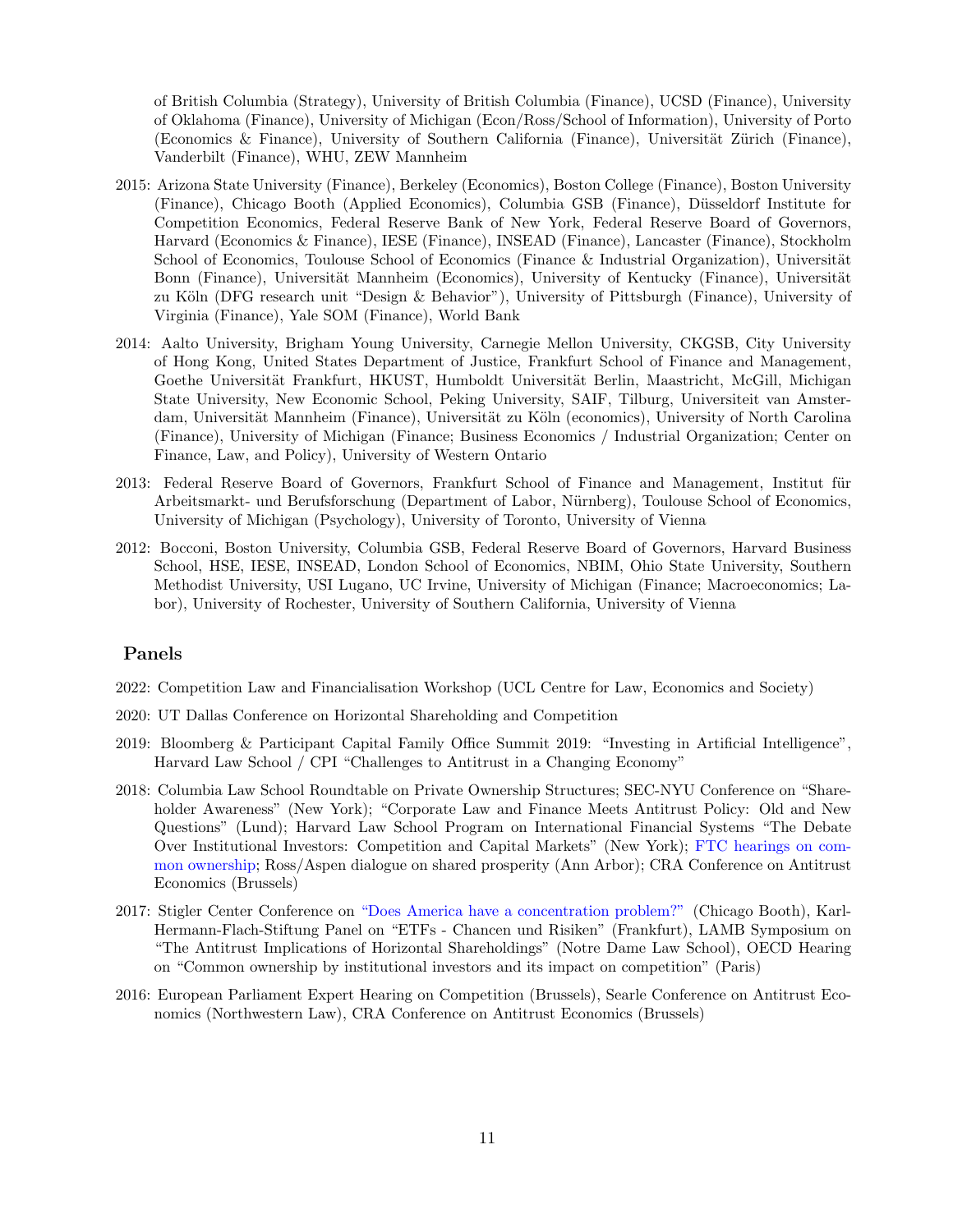### Conference presentations

(selection; <sup>∗</sup>presentation by coauthor)

2022: MaCCI, FIRS

- 2021: EEA, WFA, CICF, EARIE<sup>∗</sup> , IIOC<sup>∗</sup> , NBER SI (Monetary Economics), NBER SI (Industrial Organization), Society for the Advancement of Economic Theory Conference<sup>∗</sup> , 13th Annual Northwestern Antitrust Economics Conference, American Law and Economics Association<sup>∗</sup> , CEPR Joint Workshop on Incentives, Management and Organization & Entrepreneurship Economics (Copenhagen)
- 2019: AFA (Atlanta)<sup>\*</sup>, CPI & Harvard Law School Conference on "Challenges to Antitrust in a Changing Economy", ECGI-ICGN Corporate Governance and Stewardship Academic Day (Amsterdam), Oxford NuCamp-Sa¨ıd Macro-finance Conference, WFA (Huntington Beach, 2 papers)
- 2018: AEA (Philadelphia), EAGCP at DG Comp (Brussels), EFA (Warsaw)<sup>∗</sup> , FIRS (Barcelona)<sup>∗</sup> , WFA (Coronado)<sup>∗</sup>
- 2017: Adam Smith Asset Pricing Workshop (Paris)<sup>∗</sup> , AEA (Chicago)<sup>∗</sup> , AFA (Chicago)<sup>∗</sup> , American Law and Economics Association Meetings (Yale)<sup>∗</sup> , FRIC Conference (Copenhagen), ECGI Institutional Investors and Corporate Governance (Stockholm), ECGI Global Corporate Governance Conference (Tokyo)<sup>∗</sup> , ICI/UVA Academic and Practitioner Symposium on Mutual Funds and ETFs (Washington, DC), LBS Centre for Corporate Governance Event on Investor Stewardship, NBER Productivity, Innovation, and Entrepreneurship (Boston)<sup>∗</sup> , Notre Dame (Law)
- 2016: AFA (San Francisco, 2 papers)<sup>∗</sup> , Arrowstreet Capital, 5th Annual Conference of The Julis-Rabinowitz Center for Public Policy and Finance (Princeton), 13th Annual Corporate Finance Conference (Washington University St. Louis), Cambridge Corporate Finance Theory Symposium, EARIE (Lisbon), Econometric Society Meetings (San Francisco), NBER Organizational Economics Fall Meetings<sup>∗</sup> , NBER Summer Institute Industrial Organization, Strategy Research Initiative (Washington, DC)
- 2015: AFA (Boston, 3 papers), Christmas Meeting of German Economists Abroad (München), CEPR / University of St.Gallen Workshop on Household Finance and Economic Stability (St. Gallen), EARIE (Munich), Econometric Society World Congress (Montréal, 4 papers)<sup>∗</sup>, EEA (Mannheim, 2 papers), EFA Meetings (Vienna, 3 papers), International IAB-FDZ User Workshop (Ann Arbor), IFN Workshop on The Economics of Corporate Ownership (Stockholm), LBS European Winter Finance Conference (Sankt Anton), LSE Adam Smith Conference (London), NBER Summer Institute Law and Economics Workshop (Cambridge), NBER Spring Corporate Finance Meetings (Chicago), Recent Advances in Mutual Fund and Hedge Fund Research (Berlin), Searle Conference on Antitrust Economics (Northwestern Law), SWISS Winter Conference on Financial Intermediation (Lenzerheide), TAU Finance Conference (Tel Aviv, 2 papers), Texas Finance Festival (Austin), Utah Winter Finance Conference (Snowbird)
- 2014: AFA (Philadelphia), CICF (Chengdu, 3 papers), LBS Summer Finance Symposium on Corporate Finance and Corporate Governance (London), LSE Economic Networks and Banking Conference (London), 3rd Michigan Economics and Finance Conference (Ann Arbor), NBER Asset Pricing Fall Meeting (Stanford)<sup>∗</sup> , SED Meetings (Toronto, 2 papers)
- 2013: AFA (San Diego), Finance Down Under (Melbourne), 10th Annual Corporate Finance Conference (Washington University St. Louis), Christmas Meeting of German Economists Abroad (Konstanz), European Workshop on Entrepreneurship Economics (Amsterdam), NBER Asset Pricing Fall Meeting (Stanford), Rothschild Caesarea Center Summer Finance Conference (Herzliya), TAU Finance Conference (Tel Aviv), UNC Roundtable for Junior Faculty in Finance (Chapel Hill)
- 2012: Emerging Markets Risk Management (Hong Kong), 2nd Michigan Economics and Finance Conference (Ann Arbor)
- 2011: 2nd Miami Behavioral Finance Conference<sup>∗</sup> , Yale Whitebox Student Conference